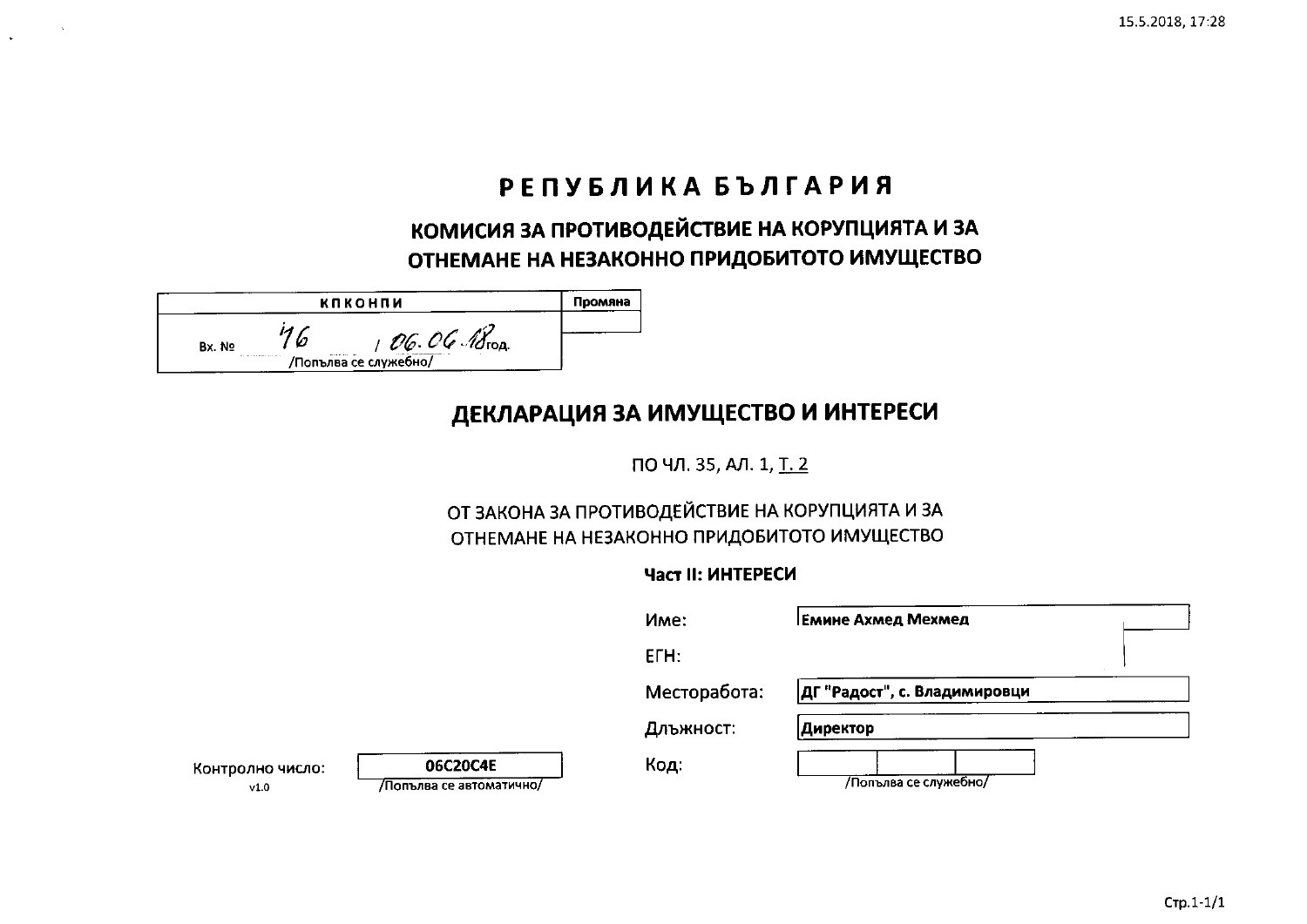$\sim$ 

| Име на декларатора:          |                    |
|------------------------------|--------------------|
| /собствено, бащино, фамилно/ | Емине Ахмед Мехмед |

VII. Участие в търговски дружества, в органи на управление или контрол на търговски дружества, на юридически лица с нестопанска цел или на кооперации, както и извършване на дейност като едноличен търговец към датата на избирането или назначаването и 12 месеца преди датата на избирането или назначаването

1. Към датата на избирането или назначаването на длъжност:

|             | 1.1. Имам участие в следните търговски дружества: | Нямам нищо за деклариране.    |  | Таблица № 15 |
|-------------|---------------------------------------------------|-------------------------------|--|--------------|
| <b>Biom</b> |                                                   |                               |  |              |
| - 80        | Sephented.                                        | -Размер на дяловото участне - |  |              |
| - Eren      |                                                   |                               |  |              |
|             |                                                   |                               |  |              |

#### 1.2. Съм управител или член на орган на управление или контрол на търговски дружества,

|                        | на юридически лица с нестопанска цел или на кооперации: | Нямам нищо за деклариране. |  | Таблица № 16 |
|------------------------|---------------------------------------------------------|----------------------------|--|--------------|
| ीविध्य                 |                                                         |                            |  |              |
| <b>TEG</b>             | APPORTED.                                               | <b>Shactive</b>            |  |              |
|                        |                                                         |                            |  |              |
| <b><i>Contract</i></b> |                                                         |                            |  |              |

|          | 1.3. Развивам дейност като едноличен търговец: | Нямам нищо за деклариране. |  | Таблица № 17 |
|----------|------------------------------------------------|----------------------------|--|--------------|
| -How     |                                                |                            |  |              |
| - ISS    | -Наименование на ЕТ-                           | - Предмет на дейност-      |  |              |
| - 33.912 |                                                |                            |  |              |
|          |                                                |                            |  |              |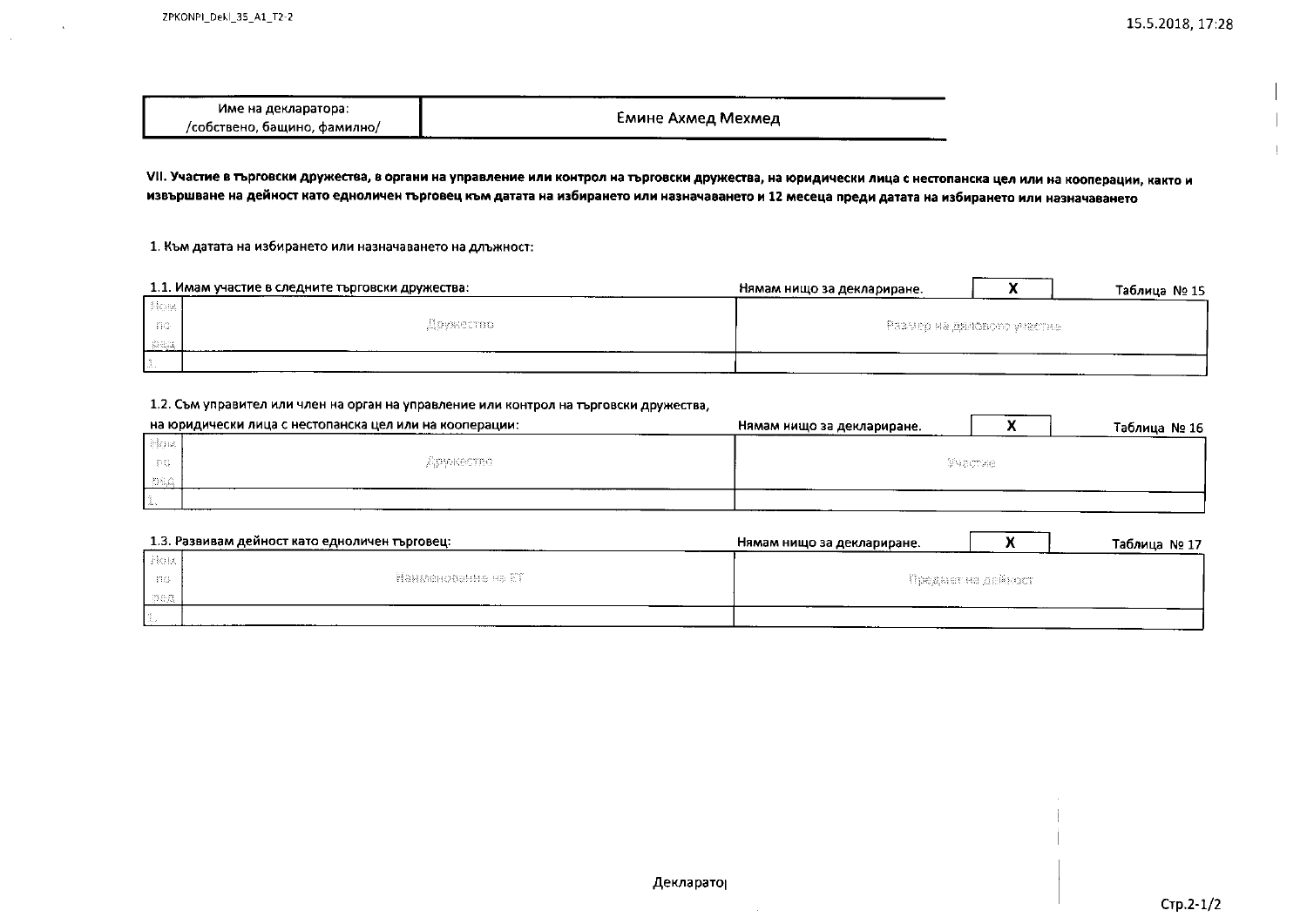| Име на декларатора:          |                    |
|------------------------------|--------------------|
| /собствено, бащино, фамилно/ | Емине Ахмед Мехмед |

2. Дванадесет месеца преди датата на избирането или назначаването ми на длъжност:

|             | 2.1. Имам участие в следните търговски дружества: | Нямам нищо за деклариране.     | Таблица № 18 |
|-------------|---------------------------------------------------|--------------------------------|--------------|
| <b>STAR</b> |                                                   |                                |              |
|             | List Controller                                   | - 『歌』 Min 雅美 No. Shing you con |              |
|             |                                                   |                                |              |

### 2.2. Съм управител или член на орган на управление или контрол на търговски дружества,

| на юридически лица с нестопанска цел или на кооперации: | Нямам нищо за деклариране.<br>Таблица № 19 |
|---------------------------------------------------------|--------------------------------------------|
|                                                         |                                            |
| FT HIS ESSENT                                           |                                            |
|                                                         |                                            |
|                                                         |                                            |
|                                                         |                                            |

| 2.3 Развивам дейност като едноличен търговец: | Нямам нищо за деклариране. |                      | Таблица № 20 |
|-----------------------------------------------|----------------------------|----------------------|--------------|
|                                               |                            |                      |              |
| - Makoner, Stadige Highed -                   |                            | — Ррадием — сав≥ност |              |
|                                               |                            |                      |              |
|                                               |                            |                      |              |

Декларатор:  $/$  $\vec{n}$